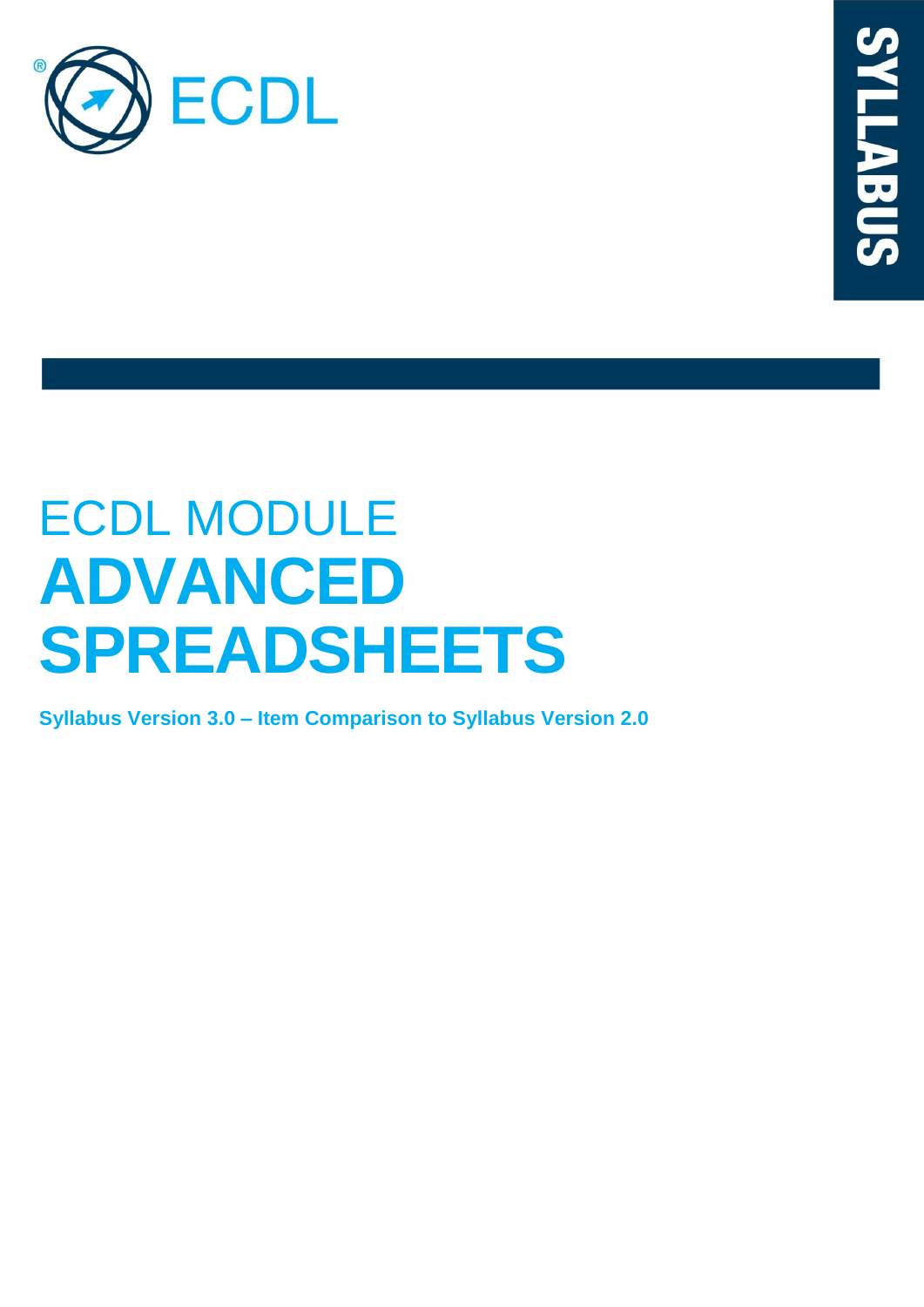## **Purpose**

This document details the syllabus for the Advanced Spreadsheets module. The syllabus describes, through learning outcomes, the knowledge and skills that a candidate for the Advanced Spreadsheets module should possess. The syllabus also provides the basis for the theory and practice-based test in this module.

## **Copyright © 1997 - 2017 ECDL Foundation**

All rights reserved. No part of this publication may be reproduced in any form except as permitted by ECDL Foundation. Enquiries for permission to reproduce material should be directed to ECDL Foundation.

#### **Disclaimer**

Although every care has been taken by ECDL Foundation in the preparation of this publication, no warranty is given by ECDL Foundation, as publisher, as to the completeness of the information contained within it and neither shall ECDL Foundation be responsible or liable for any errors, omissions, inaccuracies, loss or damage whatsoever arising by virtue of such information or any instructions or advice contained within this publication. Changes may be made by ECDL Foundation at its own discretion and at any time without notice.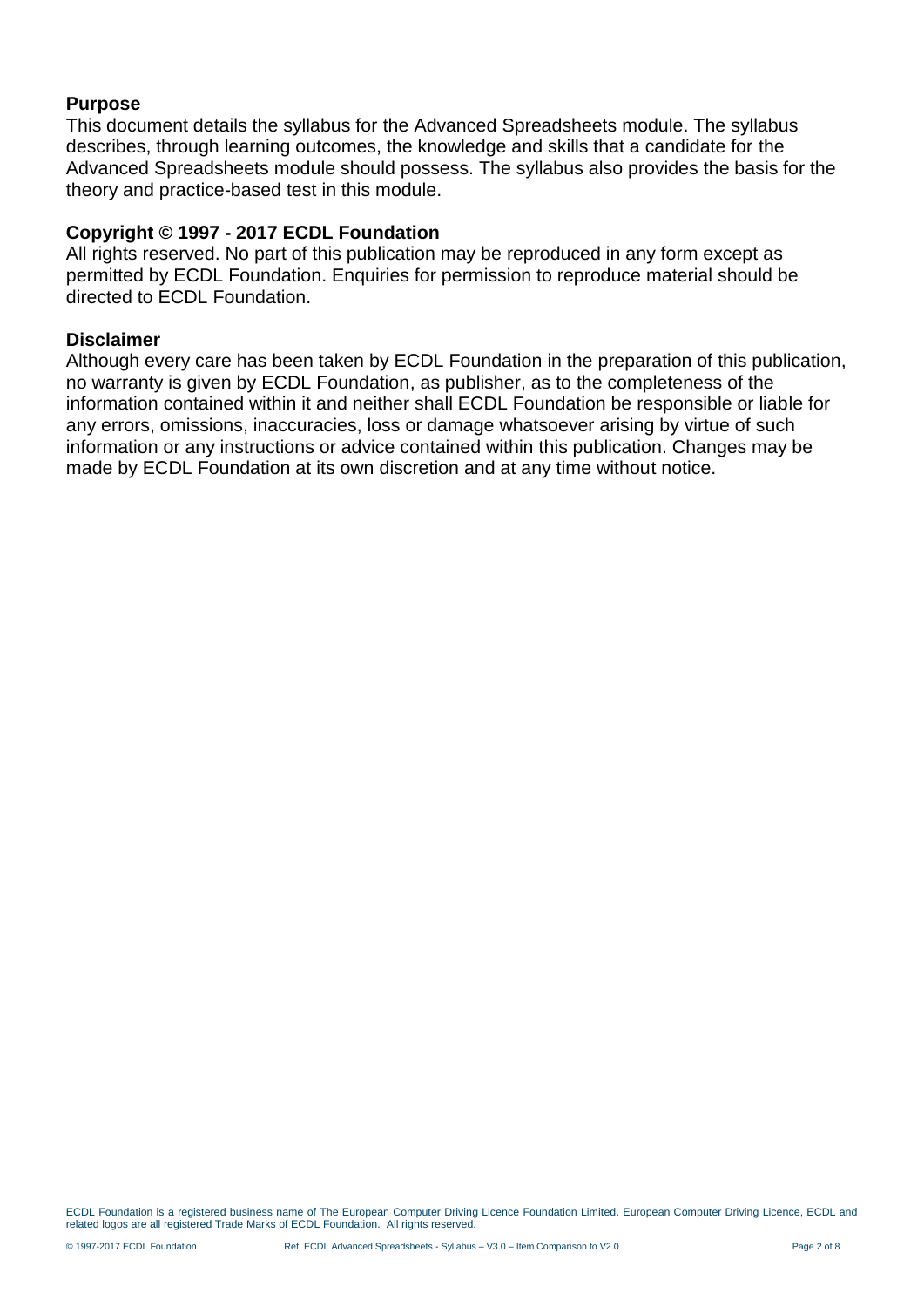# **Advanced Spreadsheets**

This module sets out advanced skills that can be used to produce sophisticated reports, to perform complex mathematical and statistical calculations, and to improve productivity using a spreadsheet application.

## **Module Goals**

Successful candidates will be able to:

- Apply advanced formatting options such as conditional formatting and customised number formatting and handle worksheets.
- Use functions such as those associated with logical, statistical, financial and mathematical operations.
- Create charts and apply advanced chart formatting.
- Work with tables and lists to analyse, filter and sort data. Create and use scenarios.
- Validate and audit spreadsheet data.
- Enhance productivity by working with named cell ranges and macros.
- Use linking, embedding and importing features to integrate data.
- Compare and merge spreadsheets. Apply spreadsheet security features.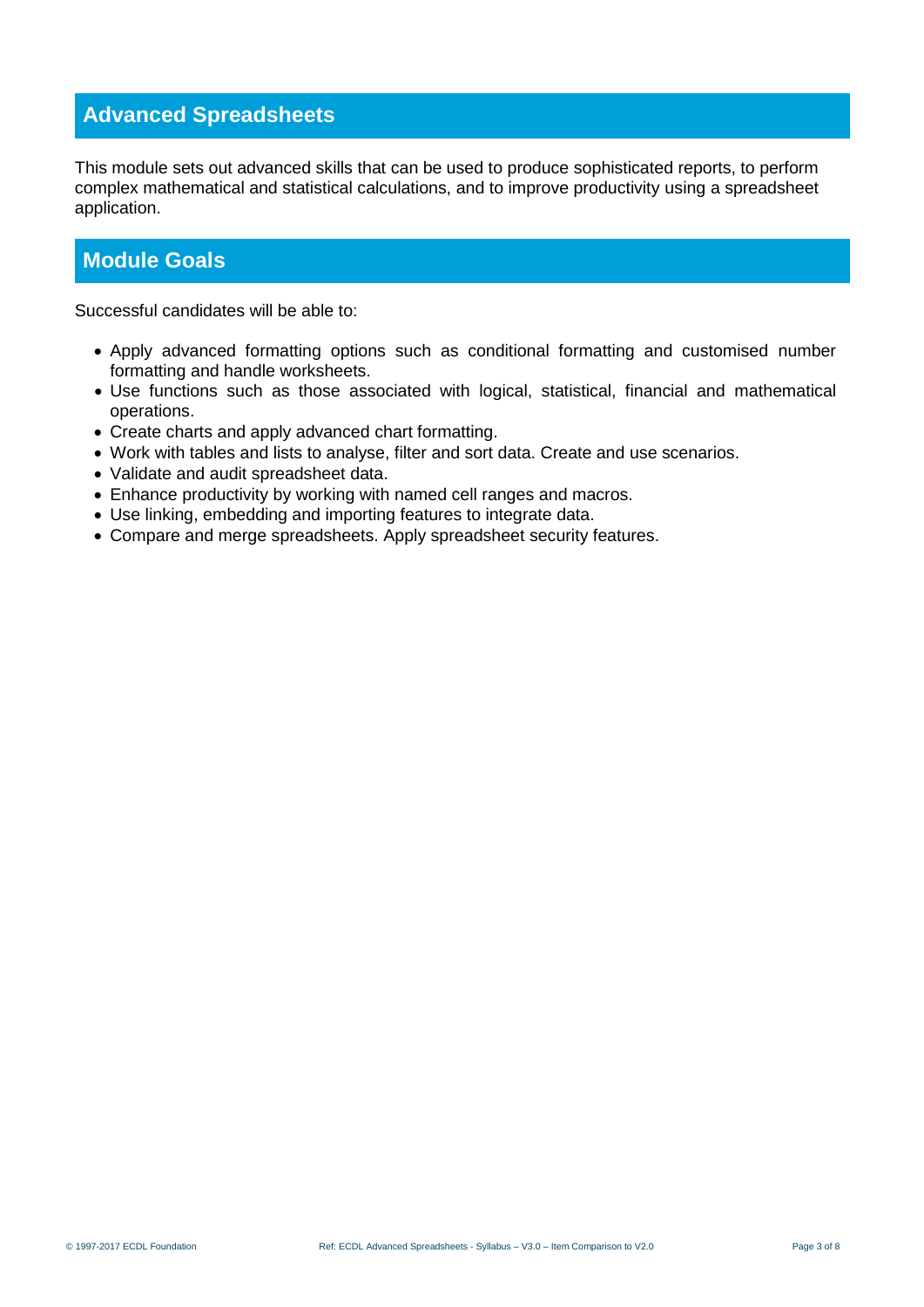| <b>CATEGORY</b>                    | <b>SKILL SET</b>                           | REF.  | <b>TASK ITEM</b>                                               | <b>Status to S2.0</b>     | <b>Original S2.0</b><br>Ref. | <b>Comment</b>                        |
|------------------------------------|--------------------------------------------|-------|----------------------------------------------------------------|---------------------------|------------------------------|---------------------------------------|
| 1 Formatting                       | 1.1 Cells                                  | 1.1.1 | Apply conditional formatting.                                  | Content removed AM4.1.1.2 |                              | Reference to cell<br>content removed. |
|                                    |                                            | 1.1.2 | Create and apply custom number formats.                        | No change                 | AM4.1.1.3                    |                                       |
|                                    |                                            | 1.1.3 | Split text to columns.                                         | <b>NEW</b>                |                              |                                       |
|                                    | 1.2 Worksheets                             | 1.2.1 | Copy, move worksheets between spreadsheets.                    | No change                 | AM4.1.2.1                    |                                       |
|                                    |                                            | 1.2.2 | Split a window. Move, remove split bars.                       | No change                 | AM4.1.2.2                    |                                       |
|                                    |                                            | 1.2.3 | Hide, show rows, columns, worksheets.                          | No change                 | AM4.1.2.3                    |                                       |
|                                    |                                            | 1.2.4 | Save a spreadsheet as a template, modify a<br>template.        | Minor rewording           | AM4.6.3.1,<br>AM4.6.3.2      |                                       |
| 2 Formulas and<br><b>Functions</b> | 2.1 Using Formulas and<br><b>Functions</b> | 2.1.1 | Use date and time functions: today, now, day,<br>month, year.  | No change                 | AM4.2.1.1                    |                                       |
|                                    |                                            | 2.1.2 | Use logical functions: and, or, not.                           | <b>NEW</b>                |                              |                                       |
|                                    |                                            | 2.1.3 | Use mathematical functions: rounddown,<br>roundup, sumif.      | No change                 | AM4.2.1.2                    |                                       |
|                                    |                                            | 2.1.4 | Use statistical functions: countif, countblank,<br>rank.       | No change                 | AM4.2.1.3                    |                                       |
|                                    |                                            | 2.1.5 | Use text functions: left, right, mid, trim,<br>concatenate.    | No change                 | AM4.2.1.4                    |                                       |
|                                    |                                            | 2.1.6 | Use financial functions: fv, pv, pmt.                          | No change                 | AM4.2.1.5                    |                                       |
|                                    |                                            | 2.1.7 | Use lookup functions: vlookup, hlookup.                        | No change                 | AM4.2.1.6                    |                                       |
|                                    |                                            | 2.1.8 | Use database functions: dsum, dmin, dmax,<br>dcount, daverage. | No change                 | AM4.2.1.7                    |                                       |

ECDL Foundation is a registered business name of The European Computer Driving Licence Foundation Limited. European Computer Driving Licence, ECDL and related logos are all registered Trade Marks of ECDL Foundation. All ri reserved.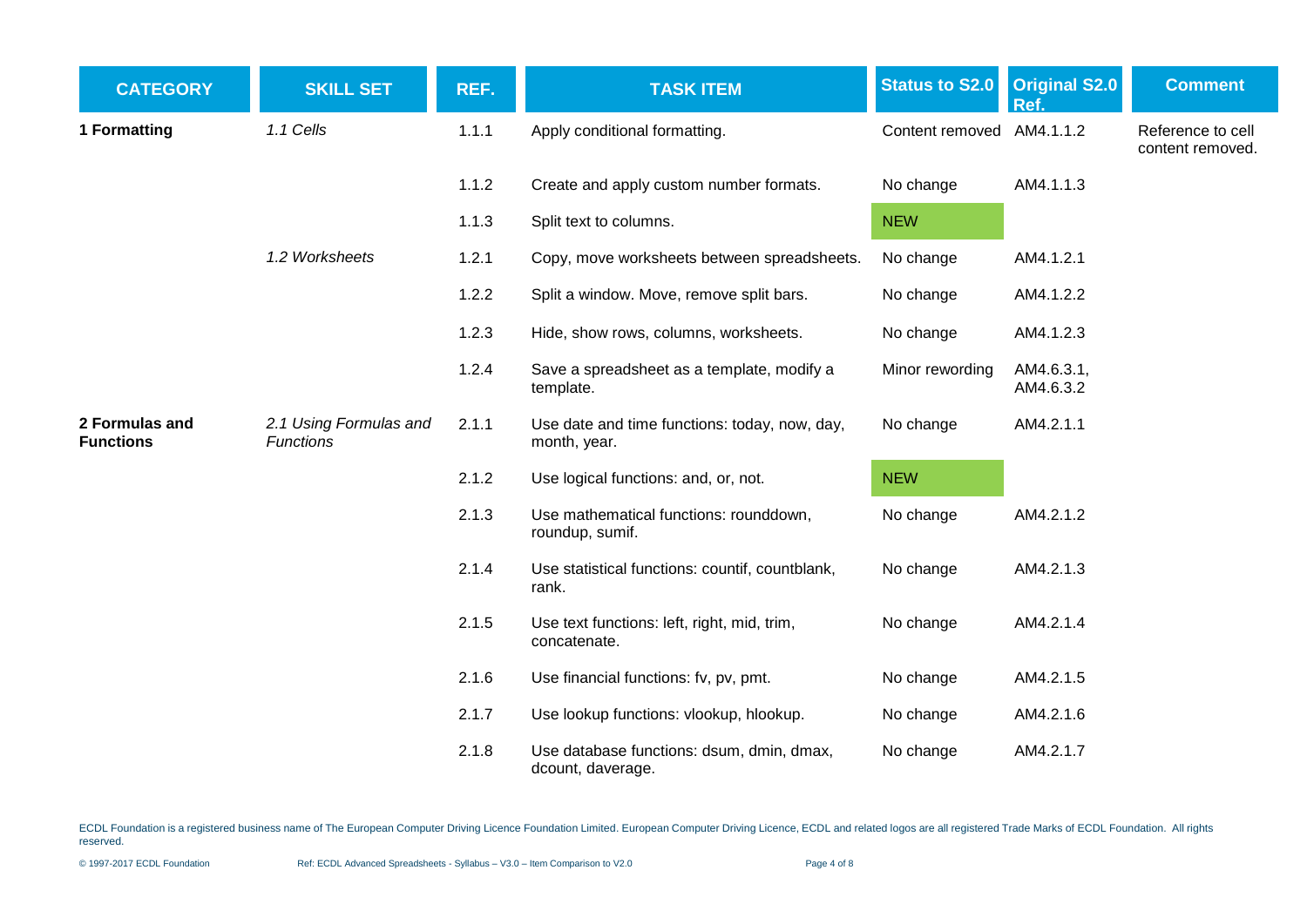| <b>CATEGORY</b> | <b>SKILL SET</b>      | REF.   | <b>TASK ITEM</b>                                                                                      | <b>Status to S2.0</b> | <b>Original S2.0</b><br>Ref. | <b>Comment</b>                      |
|-----------------|-----------------------|--------|-------------------------------------------------------------------------------------------------------|-----------------------|------------------------------|-------------------------------------|
|                 |                       | 2.1.9  | Create a two-level nested function.                                                                   | No change             | AM4.2.1.8                    |                                     |
|                 |                       | 2.1.10 | Use a 3-D reference within a sum, average,<br>minimum, maximum function.                              | Content added         | AM4.2.1.9                    | Average, minimum,<br>maximum added. |
|                 |                       | 2.1.11 | Use mixed references in formulas.                                                                     | No change             | AM4.2.1.10                   |                                     |
| 3 Charts        | 3.1 Creating Charts   | 3.1.1  | Create a combined chart like: column and line,<br>column and area.                                    | Content added         | AM4.3.1.1                    | Column and area<br>added.           |
|                 |                       | 3.1.2  | Create, change, delete a sparkline.                                                                   | <b>NEW</b>            |                              |                                     |
|                 |                       | 3.1.3  | Add a secondary axis to a chart.                                                                      | No change             | AM4.3.1.2                    |                                     |
|                 |                       | 3.1.4  | Change the chart type for a defined data series.                                                      | No change             | AM4.3.1.3                    |                                     |
|                 |                       | 3.1.5  | Add, delete a data series in a chart.                                                                 | No change             | AM4.3.1.4                    |                                     |
|                 | 3.2 Formatting Charts | 3.2.1  | Re-position chart title, legend, data labels.                                                         | No change             | AM4.3.2.1                    |                                     |
|                 |                       | 3.2.2  | Change scale of value axis: minimum, maximum<br>number to display, major interval.                    | No change             | AM4.3.2.2                    |                                     |
|                 |                       | 3.2.3  | Change display units on value axis without<br>changing data source: hundreds, thousands,<br>millions. | No change             | AM4.3.2.3                    |                                     |
|                 |                       | 3.2.4  | Format columns, bars, pie slices, plot area, chart Content added<br>area to display an image.         |                       | AM4.3.2.4                    | Pie slices added.                   |
| 4 Analysis      | 4.1 Using Tables      | 4.1.1  | Create, modify a pivot table/datapilot.                                                               | No change             | AM4.4.1.1                    |                                     |
|                 |                       | 4.1.2  | Modify the data source and refresh the pivot<br>table/datapilot.                                      | No change             | AM4.4.1.2                    |                                     |
|                 |                       | 4.1.3  | Filter, sort data in a pivot table/datapilot.                                                         | No change             | AM4.4.1.3                    |                                     |
|                 |                       | 4.1.4  | Automatically, manually group data in a pivot<br>table/datapilot and rename groups.                   | No change             | AM4.4.1.4                    |                                     |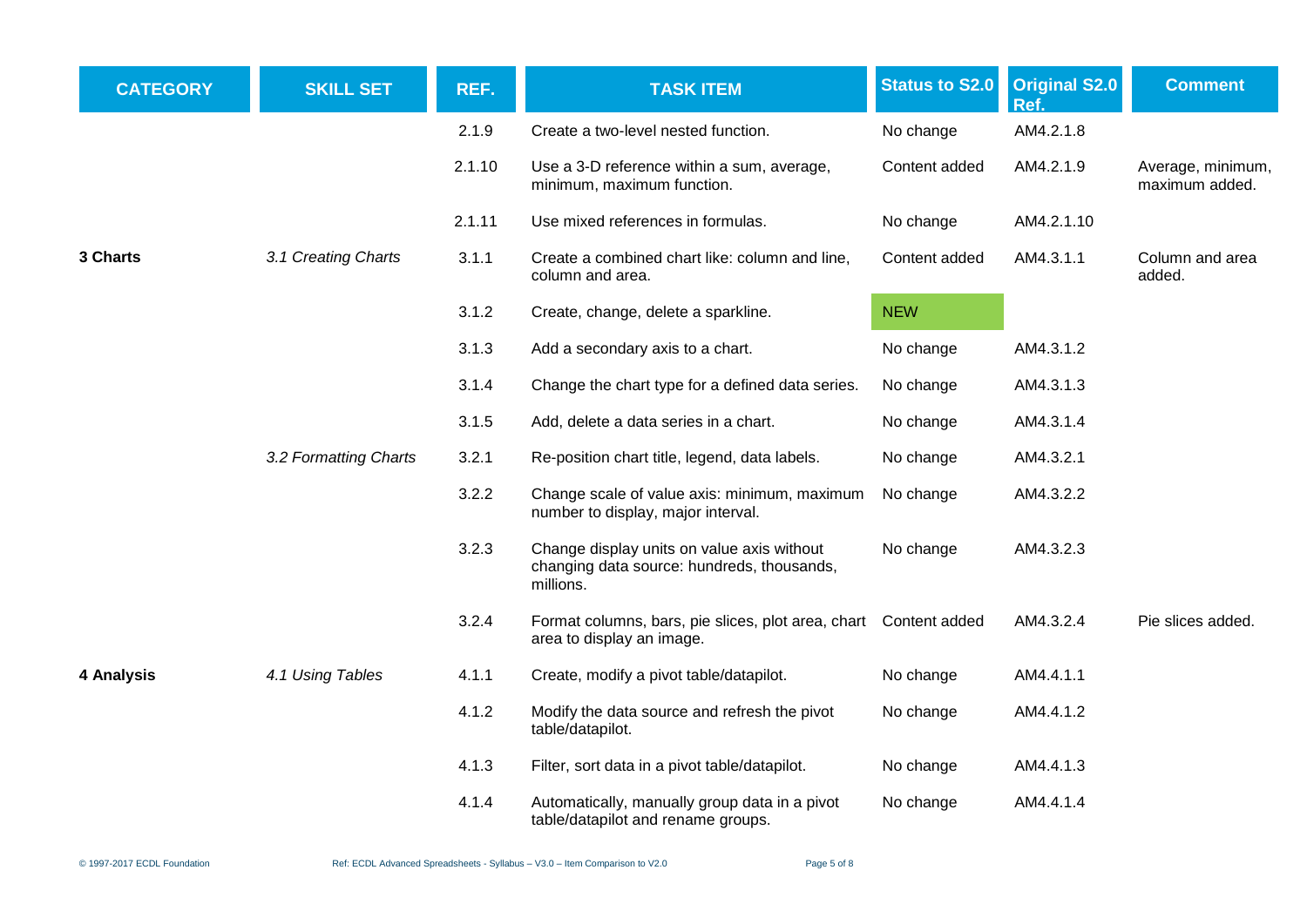| <b>CATEGORY</b>                     | <b>SKILL SET</b>             | REF.  | <b>TASK ITEM</b>                                                                                                  | <b>Status to S2.0</b> | <b>Original S2.0</b><br>Ref. | <b>Comment</b>                      |
|-------------------------------------|------------------------------|-------|-------------------------------------------------------------------------------------------------------------------|-----------------------|------------------------------|-------------------------------------|
|                                     |                              | 4.1.5 | Use one-input, two-input data tables/multiple<br>operations tables.                                               | No change             | AM4.4.1.5                    |                                     |
|                                     | 4.2 Sorting and<br>Filtering | 4.2.1 | Sort data by multiple columns at the same time.                                                                   | No change             | AM4.4.2.1                    |                                     |
|                                     |                              | 4.2.2 | Create a customized list and perform a custom<br>sort.                                                            | No change             | AM4.4.2.2                    |                                     |
|                                     |                              | 4.2.3 | Automatically filter a list in place.                                                                             | No change             | AM4.4.2.3                    |                                     |
|                                     |                              | 4.2.4 | Apply advanced filter options to a list.                                                                          | No change             | AM4.4.2.4                    |                                     |
|                                     |                              | 4.2.5 | Use automatic, manual outline features: group,<br>ungroup, sub-total.                                             | Content added         | AM4.4.2.5                    | Group, ungroup<br>added.            |
|                                     |                              | 4.2.6 | Expand, collapse outline detail levels.                                                                           | No change             | AM4.4.2.6                    |                                     |
|                                     | 4.3 Scenarios                | 4.3.1 | Create named scenarios.                                                                                           | No change             | AM4.4.3.1                    |                                     |
|                                     |                              | 4.3.2 | Show, edit, delete scenarios.                                                                                     | No change             | AM4.4.3.2                    |                                     |
|                                     |                              | 4.3.3 | Create a scenario summary report.                                                                                 | No change             | AM4.4.3.3                    |                                     |
| 5 Validating and<br><b>Auditing</b> | 5.1 Validating               | 5.1.1 | Set, edit validation criteria for data entry in a cell<br>range like: whole number, decimal, list, date,<br>time. | No change             | AM4.5.1.1                    |                                     |
|                                     |                              | 5.1.2 | Enter input message and error alert.                                                                              | No change             | AM4.5.1.2                    |                                     |
|                                     | 5.2 Auditing                 | 5.2.1 | Trace precedent, dependent cells. Identify cells<br>with missing dependents.                                      | No change             | AM4.5.2.1                    |                                     |
|                                     |                              | 5.2.2 | Display all formulas in a worksheet, rather than<br>the resulting values.                                         | Minor rewording       | AM4.5.2.2                    | Show changed to<br>display.         |
|                                     |                              | 5.2.3 | Insert, edit, delete, show, hide comments/notes<br>in a worksheet locally, online.                                | Content added         | AM4.5.2.3                    | Add reference to<br>local or online |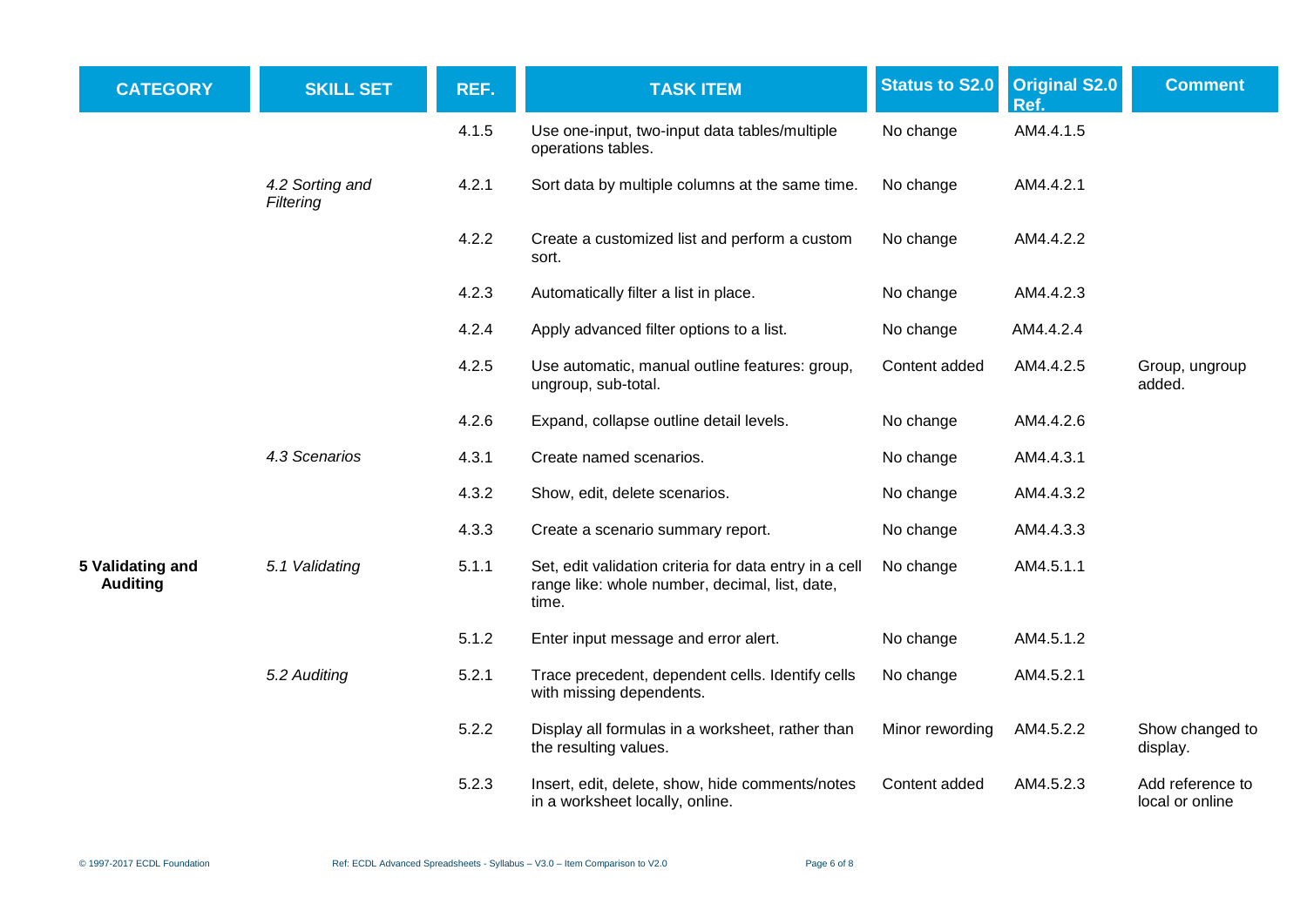| <b>CATEGORY</b>                           | <b>SKILL SET</b>                        | REF.  | <b>TASK ITEM</b>                                                                                                                                                    | <b>Status to S2.0</b>     | <b>Original S2.0</b><br>Ref. | <b>Comment</b>                   |
|-------------------------------------------|-----------------------------------------|-------|---------------------------------------------------------------------------------------------------------------------------------------------------------------------|---------------------------|------------------------------|----------------------------------|
| <b>6 Enhancing</b><br><b>Productivity</b> | 6.1 Naming Cells                        | 6.1.1 | Name cell ranges, delete names for cell ranges.                                                                                                                     | No change.                | AM4.6.1.1                    |                                  |
|                                           |                                         | 6.1.2 | Use named cell ranges in a function.                                                                                                                                | No change.                | AM4.6.1.2                    |                                  |
|                                           |                                         | 6.1.3 | Activate, deactivate the group mode.                                                                                                                                | <b>NEW</b>                |                              |                                  |
|                                           | 6.2 Paste Special                       | 6.2.1 | Use paste special options: add, subtract,<br>multiply, divide.                                                                                                      | No change.                | AM4.6.2.1                    |                                  |
|                                           |                                         | 6.2.2 | Use paste special options: values /numbers,<br>transpose.                                                                                                           | No change.                | AM4.6.2.2                    |                                  |
|                                           | 6.3 Linking, Embedding<br>and Importing | 6.3.1 | Insert, edit, remove a hyperlink.                                                                                                                                   | No change.                | AM4.6.4.1                    |                                  |
|                                           |                                         | 6.3.2 | Link data within a spreadsheet, between<br>spreadsheets.                                                                                                            | Content removed AM4.6.4.2 |                              |                                  |
|                                           |                                         | 6.3.3 | Update, break a link.                                                                                                                                               | No change                 | AM4.6.4.3                    |                                  |
|                                           |                                         | 6.3.4 | Import delimited data from a text file.                                                                                                                             | No change                 | AM4.6.4.4                    |                                  |
|                                           | 6.4 Automation                          | 6.4.1 | Record a simple macro like: change page setup,<br>apply a custom number format, apply<br>autoformats to a cell range, insert fields in<br>worksheet header, footer. | No change                 | AM4.6.5.1                    |                                  |
|                                           |                                         | 6.4.2 | Run a macro.                                                                                                                                                        | No change                 | AM4.6.5.2                    |                                  |
|                                           |                                         | 6.4.3 | Assign a macro to a custom button.                                                                                                                                  | Content removed           | AM4.6.5.3                    | Reference to<br>toolbar removed. |
| <b>7 Collaborative Editing</b>            | 7.1 Reviewing and<br>Security           | 7.1.1 | Compare and merge spreadsheets.                                                                                                                                     | No change                 | AM4.7.1.3                    |                                  |
|                                           |                                         | 7.1.2 | Add, remove password protection for a<br>spreadsheet: to open, to modify.                                                                                           | No change                 | AM4.7.2.1                    |                                  |